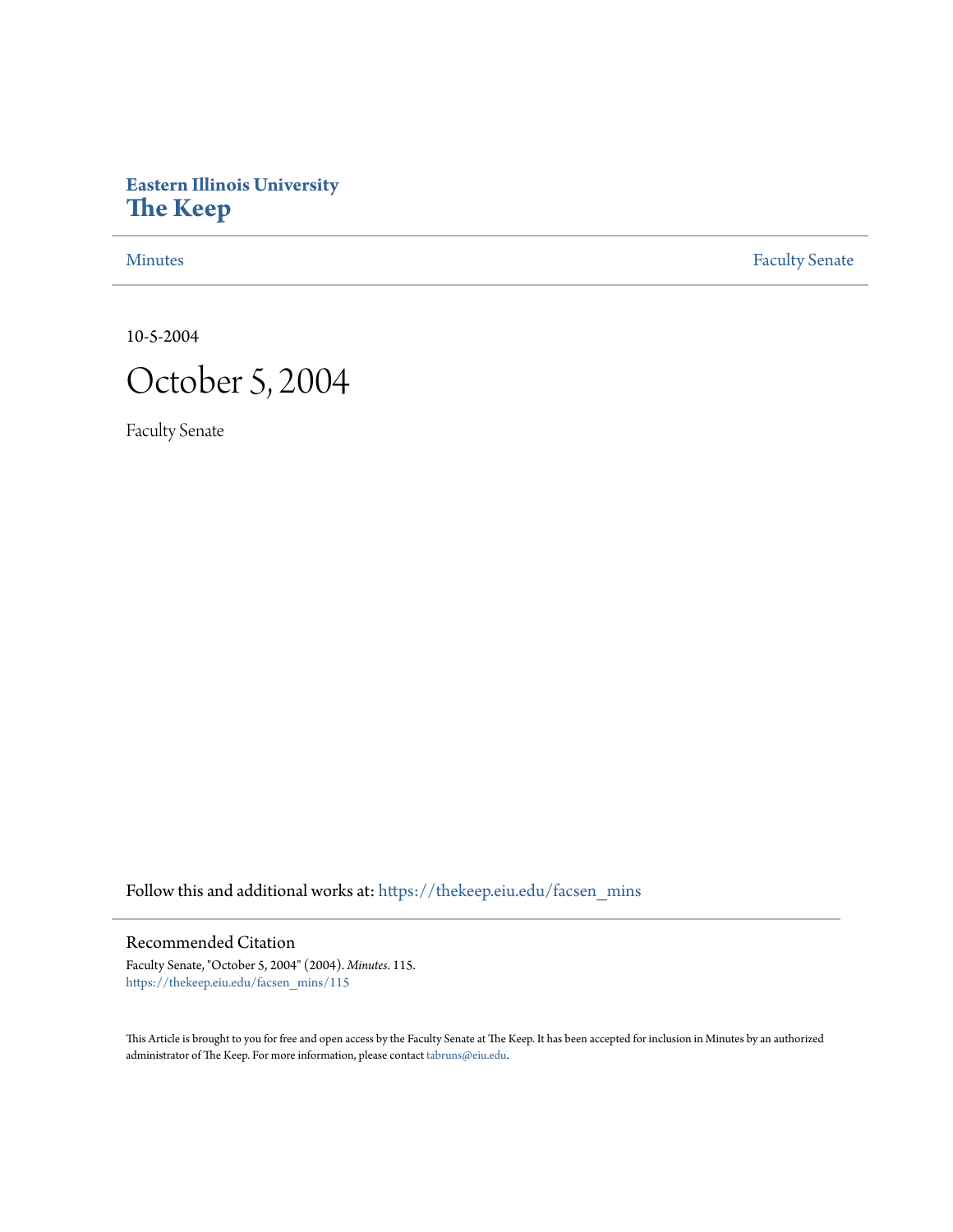# **FACULTY SENATE MINUTES FOR October 5, 2004 (Vol. XXXIII, No. 7)**

The 2004 – 2005 Faculty Senate minutes and other information are available on the Web at

http://www.eiu.edu/~FacSen The Faculty Senate agenda is posted weekly on the Web, at Coleman Hall 3556 and on the third-level bulletin board in Booth Library. Note: These minutes are not a complete verbatim transcript of the Senate meeting.

**Notice to Faculty**: Please visit http://www.eiu.edu/~acaffair/NCA/draft.htm to view the draft NCA Self-Study.

**I. Call to order by Chair David Carpenter at 2:00 p.m.** (Library Conference Room, Booth Library) Present: J. Allison, J. Ashley, R. Benedict, A. Brownson, D. Carpenter, L. Comerford, R. Fischer, A. HaileMariam, J. Kilgore, M. Monipallil, W. Ogbomo, J. Pommier, J. Stimac, B. Wilson, and J. Wolski. Guests: B. Lord (Provost and VPAA), D. Hoadley (Dean, LCBAS), B. Ross (Director of Admissions), J. Peryam (reporter, *Daily Eastern News*), L. Choy (photographer, *Daily Eastern News*), D. Miffler (VPAA, Student Government), K. Fischer (Student Government), R. Huwer (Pan Hellenic Council).

## **II. Approval of Minutes of 28 September 2004.**

Motion (Brownson / Kilgore) to approve the Minutes of 28 September 2004. Yes: Benedict, Brownson, Carpenter, Comerford, Fischer, HaileMariam, Kilgore, Ogbomo, Stimac, and Wolski. Abstain: Ashley.

#### **III. Announcements**

No announcements

## **IV. Communications**

- A. E-mail of 28 September from Michael Leddy re: WEIU-FM format change
- B. E-mail of 30 September from Joe Heumann and copy of Hit-Mix Poll re: WEIU-FM
- C. E-mail of 30 September from Bailey Young, re: WEIU-FM format change
- D. Email of 30 September from Newton Key, re: WEIU-FM format change
- E. E-mail of 30 September from Jesse Wu, re: WEIU-FM format and request to address Faculty Senate on 5 October
- F. Email of 4 October from Joan Zieren, re: Need for Faculty Senate appointee to search committee for Associate Director of Financial Aid. Motion (Allison / Pommier) to appoint Senator Ogbomo. Yes: Allison, Ashley, Benedict, Brownson, Carpenter, Comerford, Fischer, HaileMariam, Kilgore, Monipallil, Ogbomo, Pommier, Stimac, Wilson, and Wolski.
- G. Email of 4 October from J. Owen, re: NCA Self-Study draft. The draft version of the NCA Self-Study is available on-line at http://www.eiu.edu/~acaffair/NCA/draft.htm. Please review the document. Senator Reed will bring concerns raised in the Self-Study to the Faculty Senate on 19 October.
- H. Email of 5 October from Debra Reid, re: Thanks for the mention of Toland Festival at Sept. 28 Faculty Senate Meeting
- I. Email of 5 October from VPAA Blair Lord, re: academic year adjustment of fall break 2005

## **V. Old Business**

- A. Committee Reports
	- 1. Executive Committee: There will be a legislative luncheon on 11 October from 11:30 a.m. 1:30 p.m.
	- 2. Nominations Committee: no report
	- 3. Elections Committee: Motion (Wolski / Fischer) to approve Jim McKirahan to fill the position vacated by Phil Age as member of COTE. Yes: Allison, Ashley, Benedict, Brownson, Carpenter, Comerford, Fischer, HaileMariam, Kilgore, Monipallil, Ogbomo, Pommier, Stimac, Wilson, and Wolski. Motion (Wolski / Kilgore) to approve the Special Election results in which Peter Loewen (CAH) and Kathleen O'Rourke (LCBAS) were elected to CGS. Yes: Allison, Ashley, Benedict, Brownson, Carpenter, Comerford, Fischer, HaileMariam, Kilgore, Monipallil, Ogbomo, Pommier, Stimac, Wilson, and Wolski. Election results attached at end of minutes.
	- 4. Faculty Student Relations: no report
	- 5. Faculty Staff Relations: no report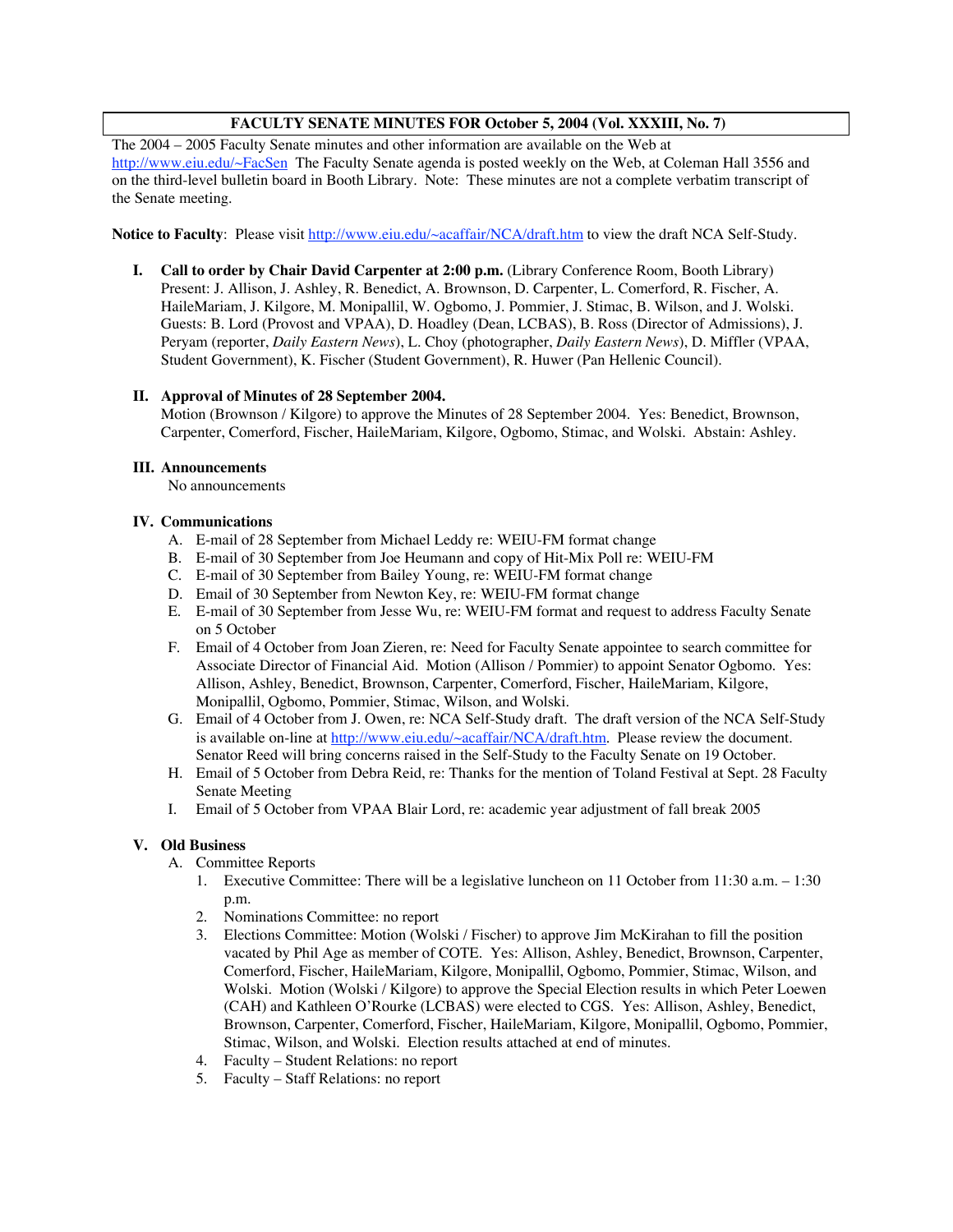- 6. Faculty Forum Committee: Chair Carpenter urged all Senators to consider motions after the breakout sessions of Faculty Forum. Senator Fischer suggested that many of the suggestions made last week concerning activities and events that would help bring the Eastern Illinois University community together could be made into motions before hand. Some items should also be referred to the appropriate committees  $(\underline{e.g.})$ , one book – one campus should be referred to the Library Advisory Board, LAB). Senator Allison asked if Senator Brownson knew which book the LAB had selected last year. Senator Brownson replied that *Nickeled and Dimed* was chosen, but that few instructors were using it owing to TRS reluctance to purchase a book used for less than five semesters. A suggestion was made that the chosen book in the future might be incorporated into the Freshman Seminar course. Senator Fischer reported that discussions in the Presidential Scholars Honors Seminar have been a very positive experience for the students reading the two chosen books, even when some students initially thought one book was "bad". Senator Kilgore cautioned that if one book was chosen and the author invited, the media may consider that some type of indoctrination. Senator Reed asked the student government representatives what they thought of the ideas generated last week. Representative Miffler replied that students thought panel discussions held during an afternoon off would be very well received by the student. The short forum or discussion format would lend itself well to student involvement.
- 7. Other committees: Senator Pommier informed the Senate that as per last week's request to have the TEAM Professional Development Grant speakers list their topics that M. Hoadley has made such a list available and has distributed it to faculty and staff on campus. It may also be downloaded as a PDF document at http://cats.eiu.edu/team/PDG\_Presentations\_FA2004.pdf. Senator Pommier also informed the Senate that there has been interest by at least one individual to donate to both the Dr. Luis F. Clay-Mendez Scholarship as well as the Luis Clay Mendez Distinguished Service Award. Senator Pommier will check with the Foreign Languages Department on this matter. Senator Fischer informed the Senate that the Faculty Development Committee has a list of events for the semester on their web site (http://www.eiu.edu/~acaffair/FacultyDevelopment/) and is searching for a Faculty Development Director. The next two Faculty Development events will be the "Faculty Study Abroad Experiences and Opportunities" meeting on 13 October and "How to Write a TEAM Professional Development Grant" on 20 October. Both will be held in the Lord Dining Room of Pemberton

Hall from noon - 1 p.m. Senator Brownson presented data from the Enrollment Management Advisory Committee: Eastern Illinois University had 8600+ freshman applicants this past year;  $10<sup>th</sup>$  day enrollments include 1803 new freshman; there were 1940 transfer applicants; 1043 of the transfer applicants are attending; resulting in 3029 new students on campus as of the  $10<sup>th</sup>$  day enrollments; the tuition income estimates were also met.

#### **VI. New Business**

A. Admissions and Enrollment Management; A Discussion with Director of Admissions, Brenda Ross: Having been on the job at Eastern Illinois University for just over two months, Ross began the discussion with a report on Enrollment Management and Admissions. In order to strengthen internal and external relationships of the admissions counselors at Eastern Illinois University, a number of programs have been developed: the creation of academic liaison programs between Admissions and the various departments; providing in-service training to the counselors and asking for departmental input in order that the counselors might better present our departments to prospective students; and the creation of "designated hitters" that have been identified by department chairs and college deans who are capable of helping prospective students visiting campus with specific questions. These designated hitters have even volunteered to be available on weekends. In terms of strengthening the external relationship, a pooling process has started for applications submitted after 1 November, our preferential filling date. The pooling process allows for a review of applicants who are on the edge with respect to their application qualifications. The establishment of the preferential filling date has been effective at encouraging students to apply early. It has been popular enough that other institutions are now following Eastern Illinois University's lead. The Gateway Program is also being reviewed for possible re-design. In the past, the program has been used by some students who have been denied regular admission to gain access to Eastern Illinois University. Ross is addressing the integrity of the program so that students who are disadvantaged  $(e.g.,)$  those with learning disabilities, coming from foster homes, less affluent regions, etc.) benefit. Technology is also being utilized much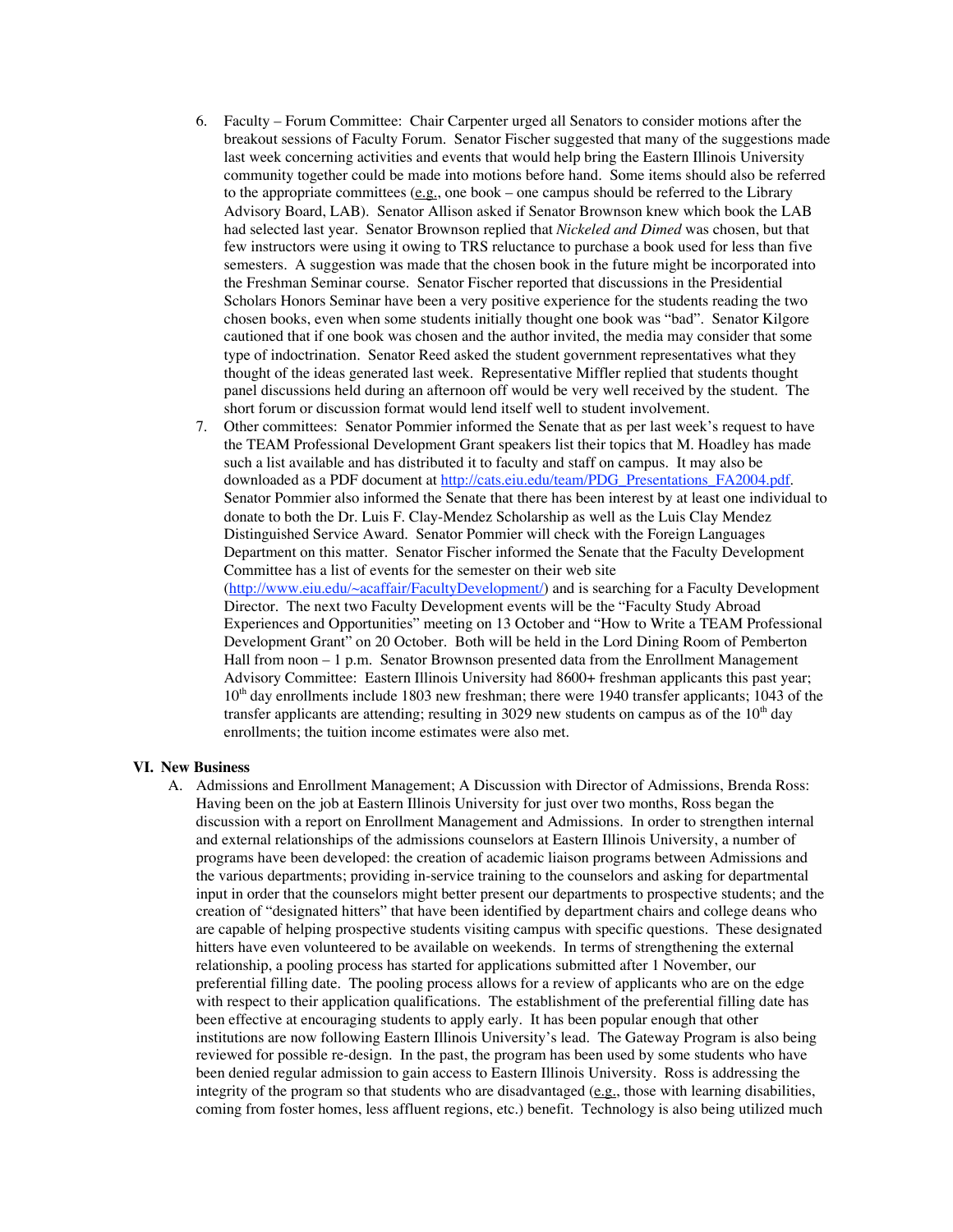more in the admissions process –applications have been outsourced to CollegeNet (http://www.collegenet.com). This will also allow for a creation of a pool of prospective students and provides Eastern Illinois University with more and better data, better communication, and more detailed demographic information of the prospective students. The admissions program is also embracing the idea and practice of using "territorial managers" who become responsible and familiar with specific regions. In a response to a question from Senator Carpenter, Ross stated that with the ten admissions counselors, there are seven with territories and the balance are focused on community college transfers. The territories cover all of Illinois and portions of Iowa, Missouri, and Indiana. The territorial counselors set their goals for their particular areas based on their knowledge in those areas. For example, this system allows for a more focused recruitment in regions that have traditionally been under-represented, such as southern Illinois. Ross stated that some of her overarching goals include improving the communication process with prospective student (e.g., trying electronic email, written letters, phone calls, face to face meetings, etc.) and getting various departments and groups on campus involved in the recruitment process. A second goal is the creation of a successful student profile – however, that is a little more difficult and is dependent on who is asked. During the general discussion, Senator Allison asked that with respect to VPAA Lord's comments a few weeks ago concerning Eastern Illinois University becoming more selective, how we are going about this. Ross replied that the pool of applicants is being reviewed in greater detail and students with special needs or abilities are being identified. In a related question, Senator Kilgore asked if extracurricular activities are considered in the admissions process. Ross responded that they are, and that perseverance in extracurricular activities is usually a good indicator at perseverance in academics. Senator Kilgore further stated that there must be a trade-off in broadening access versus the quality of the applicants. Ross responded that we are bound by the qualifications stated in the current catalog, but that those qualifications may change if the successful student profile indicates that they should. Senator Monipallil asked if students who participate during special summer programs are kept in contact with after the program. Ross stated that the increased use of technology during the program registration process is allowing for better communication with those students. Senator Reed asked what are the greatest challenges faced and how faculty could help in the recruitment process. Ross said that the greatest challenge thus far has been incorporating technological advances into admissions. Faculty can help the most by being available for prospective students and their parents. In response to a question from Senator Allison, Ross also replied that faculty have helped in the past by going off campus to recruit. That program is being looked into again and that any and all recruitment strategies are being considered. Senator Brownson asked if the writing portion of the ACT is being used in admissions. Ross replied that they would start to see the results in 2006, but that a writing component is not currently being given on the Prairie State Examination. Admissions do recommend that students take the writing portion of the ACT since it does help place those applicants once admitted. The ACT composite scores are used for admission *per se*. Ross stressed that the admissions program is a collaborative effort with many parties having some type of input. Senator Kilgore suggested that admissions also work with the Campus Advising Network (CAN). Senator Ogbomo asked if International Programs is being consulted. Ross replied that in her previous position as the signing officer for international students at Milliken University, she is well aware of the benefits of bringing international students to campus, so Admissions is working with International Programs. Chair Carpenter thanked Ross for accepting the Senate's invitation to speak and for her efforts thus far.

B. Student J. Wu, a former music director (hip-hop, dance, and world music) of WEIU-FM addressed the Senate with concerns he has on the WEIU-FM format change. He stated that he doesn't understand how the new format change will help students prepare for careers in radio. He presented the Senate with a petition he collected that had over 400 student signatures. He stated that the current format excludes hip-hop. Wu questioned the benefits of the new format for students and asked why not have a variety of formats so students are given a variety of experience. Senator Wilson explained that Faculty Senate was concerned with the format change, but that it has no power to force WEIU-FM to change formatting. Senator Benedict suggested that the petition might be better presented to the Student Senate first since it was a student-initiated petition. Senator Benedict also suggested that it would make sense discussing the matter with R. Sailors or the RTAB as well.